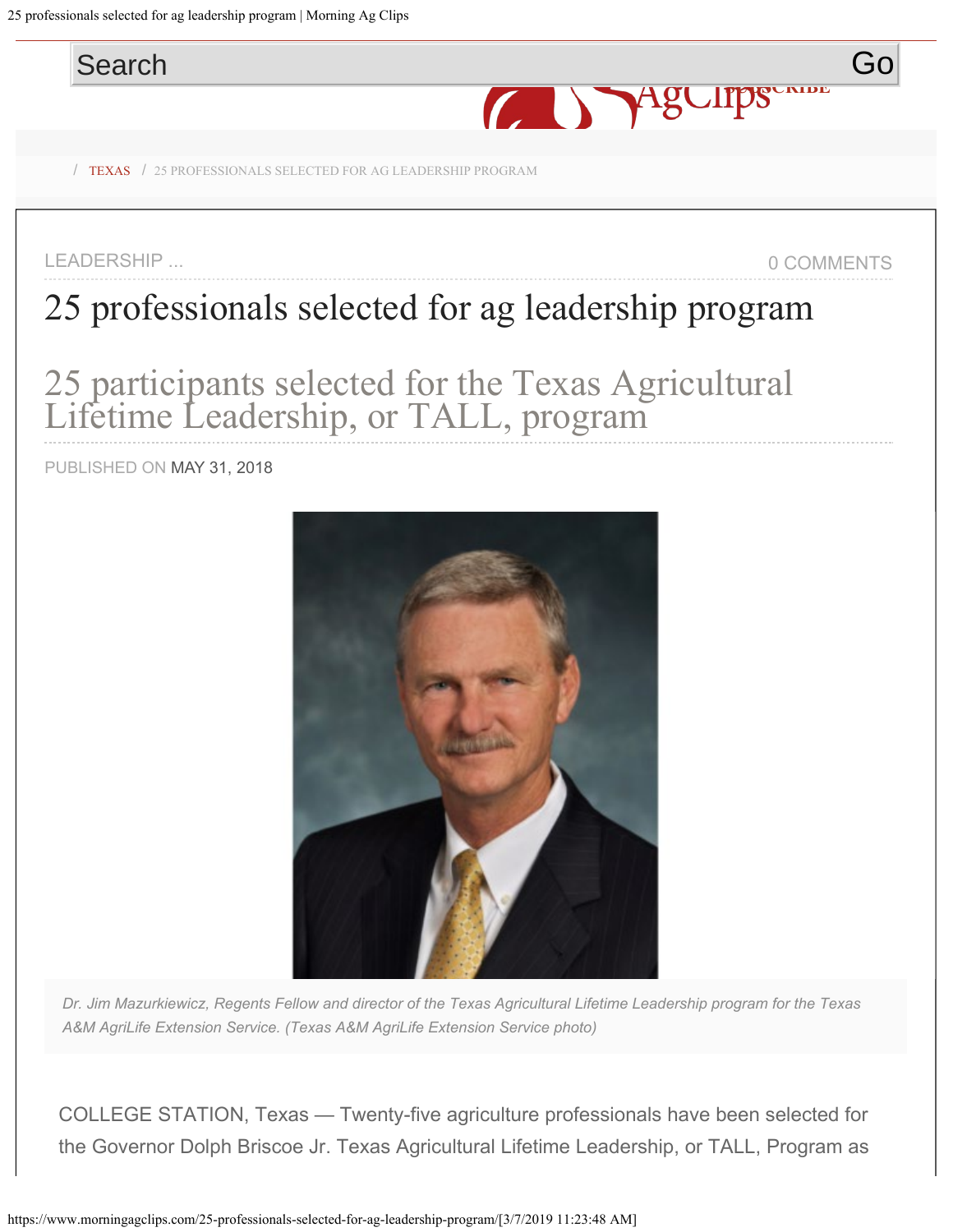Cohort XVI.

The two-year program, led by the Texas A&M AgriLife Extension Service, is an intensive study of agriculture worldwide that equips agriculture industry professionals to lead their fields, according to Dr. Jim Mazurkiewicz, program director.



"The program is a competitive leadership development program that includes seminars with experts, on-site tours, meetings with business and government leaders, international study and personal skills improvement," Mazurkiewicz said.

Surveys from past participants consistently rank the

TALL experience higher than experiences in their previous professional activities and collegiate engagements.

TALL XVI 2018-2020 participants by county are:

- Stephanie Bradley-Fryer, Jones.
- Travis Britt, Bastrop.
- Casey Crabtree, Randall.
- Jessica Escobar, Travis.
- Sarah Franklin, Atascosa.
- Steven Hayes, Parker.
- DeLinda Hicklen, Terry.
- Colt Hoffmann Falls.
- Rob Hughes, Angelina.
- Preston Ingram, Hopkins.
- Kristen Lambrecht, Montgomery.
- Michael Lawrence, Lamb.
- Sara Lemoine Knox, Coleman.
- Kassidy Martin, Jones.
- Matthew Okeson, Dallas.
- Liza Parker, Bell.
- James Plyler, Travis.
- Katy Slough, Hansford.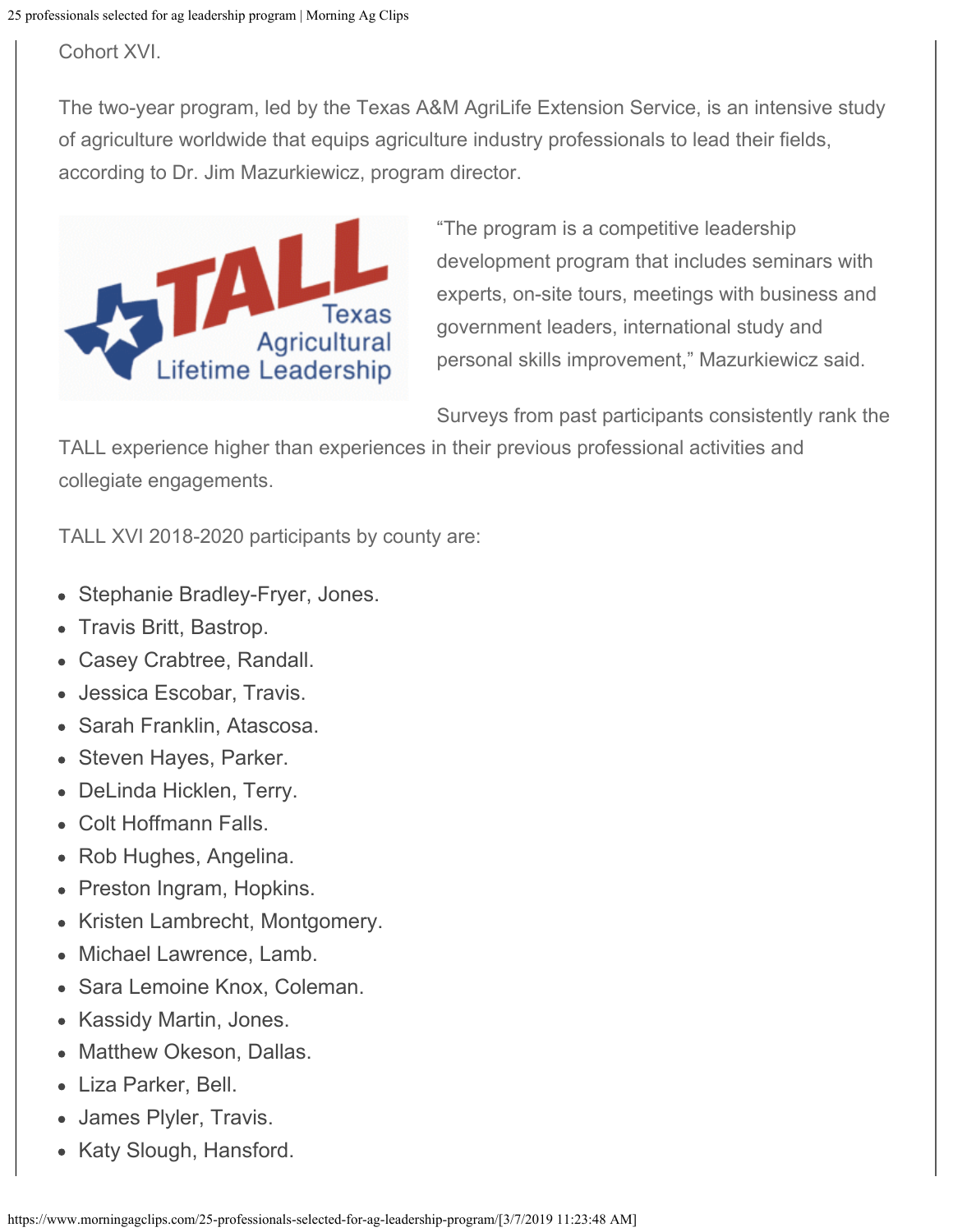25 professionals selected for ag leadership program | Morning Ag Clips

- Seth Sowder, Lamb.
- Matt Thomas, Hill.
- James Uhl, Schleicher.
- John Van de Pol, Lamb.
- Robert Ward, Fort Bend.
- Leanne Wiley, Austin.
- Travis Wilson, Wise.

For more information about the TALL program, visit [https://tall.tamu.edu](https://tall.tamu.edu/).

–Blair Fannin

Texas A&M AgriLife AgriLife Communications

For more articles out of Texas, [click here](https://www.morningagclips.com/category/texas/).

## Comments

0 Comments Sort by Sort by Sort by Sort by Sort by Sort by Sort by Sort by Sort by Sort by Sort by Sort by Sort by Sort by Sort by Sort by Sort by Sort by Sort by Sort by Sort by Sort by Sort by Sort by Sort by Sort by Sor

Sort by | **[Oldest](https://www.facebook.com/plugins/feedback.php?app_id=1415920085105414&channel=https%3A%2F%2Fstaticxx.facebook.com%2Fconnect%2Fxd_arbiter%2Fr%2Fvy-MhgbfL4v.js%3Fversion%3D44%23cb%3Df1430b3c0ee0a3%26domain%3Dwww.morningagclips.com%26origin%3Dhttps%253A%252F%252Fwww.morningagclips.com%252Ff324500e04c758c%26relation%3Dparent.parent&color_scheme=light&container_width=555&height=100&href=https%3A%2F%2Fwww.morningagclips.com%2F25-professionals-selected-for-ag-leadership-program%2F&locale=en_US&numposts=5&sdk=joey&version=v2.3?AcrobatWebCapTID2#)**  $\approx$ 

Add a comment...

[Facebook Comments Plugin](https://developers.facebook.com/products/social-plugins/comments/?utm_campaign=social_plugins&utm_medium=offsite_pages&utm_source=comments_plugin)



https://www.morningagclips.com/25-professionals-selected-for-ag-leadership-program/[3/7/2019 11:23:48 AM]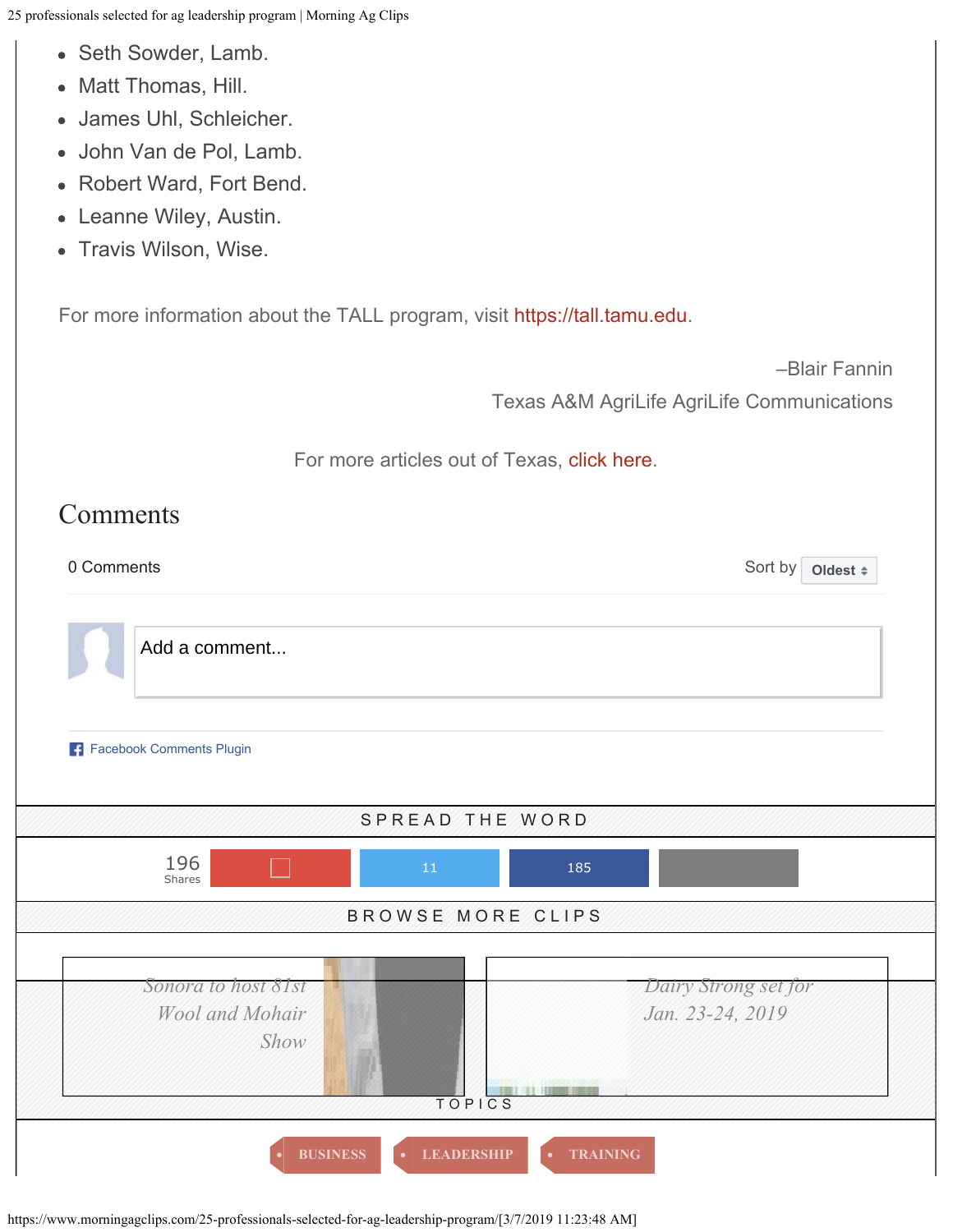| <b>MORE</b>         |                                                                              |                     |
|---------------------|------------------------------------------------------------------------------|---------------------|
| <b>TEXAS CLIPS</b>  |                                                                              |                     |
| are the road.       | 5 tips when driving behind farm equipment<br><b>MARCH 7, 2019</b>            |                     |
|                     | Zoetis launches first genomic test for Jersey cattle<br><b>MARCH 7, 2019</b> |                     |
|                     | National Peanut Board to meet in Georgia<br><b>MARCH 7, 2019</b>             |                     |
|                     | Proposed bill would allow farmers to grow hemp<br><b>MARCH 6, 2019</b>       |                     |
|                     | Brangus association appoints new leader<br><b>MARCH 6, 2019</b>              |                     |
|                     |                                                                              |                     |
|                     | <b>LATEST</b>                                                                | <b>MOST POPULAR</b> |
| <b>LATEST CLIPS</b> |                                                                              |                     |
|                     | DFA launches Mülü in select Target stores<br><b>MARCH 7, 2019</b>            |                     |
|                     | "Persistence" highlights fruit & nut crops<br><b>MARCH 7, 2019</b>           |                     |
|                     | Funding advances farmland protection in NYS                                  |                     |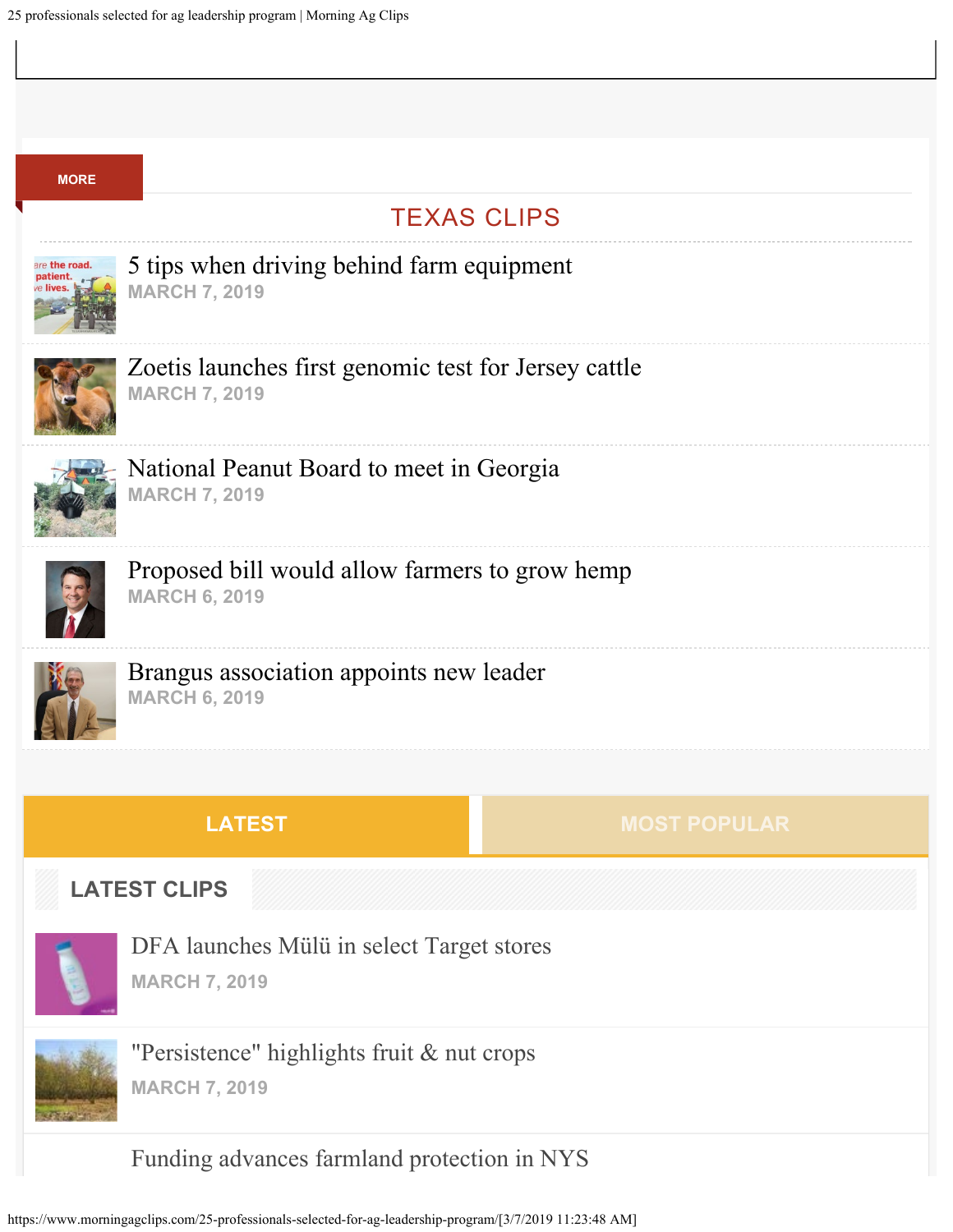

**[MARCH 7, 2019](https://www.morningagclips.com/funding-advances-farmland-protection-in-nys/)**



[Focus on Calf Health](https://www.morningagclips.com/focus-on-calf-health/) **[MARCH 7, 2019](https://www.morningagclips.com/focus-on-calf-health/)**



[UC cost study for blackberries released](https://www.morningagclips.com/uc-cost-study-for-blackberries-released/) **[MARCH 7, 2019](https://www.morningagclips.com/uc-cost-study-for-blackberries-released/)**

# YOU MIGHT ALSO LIKE...



[Focus on farm diversification](https://www.morningagclips.com/focus-on-farm-diversification/) **[MARCH 7, 2019](https://www.morningagclips.com/focus-on-farm-diversification/)**



[2019 Agriculturalist of the Year named](https://www.morningagclips.com/2019-agriculturalist-of-the-year-named/) **[MARCH 7, 2019](https://www.morningagclips.com/2019-agriculturalist-of-the-year-named/)**



[Employers must post 2018 injury/illness summary](https://www.morningagclips.com/employers-must-post-2018-injury-illness-summary/) **[MARCH 7, 2019](https://www.morningagclips.com/employers-must-post-2018-injury-illness-summary/)**



[Training for livestock judging coaches is April 20](https://www.morningagclips.com/training-for-livestock-judging-coaches-is-april-20/) **[MARCH 6, 2019](https://www.morningagclips.com/training-for-livestock-judging-coaches-is-april-20/)**



[IRS waives estimated tax penalty for farmers](https://www.morningagclips.com/irs-waives-estimated-tax-penalty-for-farmers/) **[MARCH 6, 2019](https://www.morningagclips.com/irs-waives-estimated-tax-penalty-for-farmers/)**

### **CONNECT WITH US**